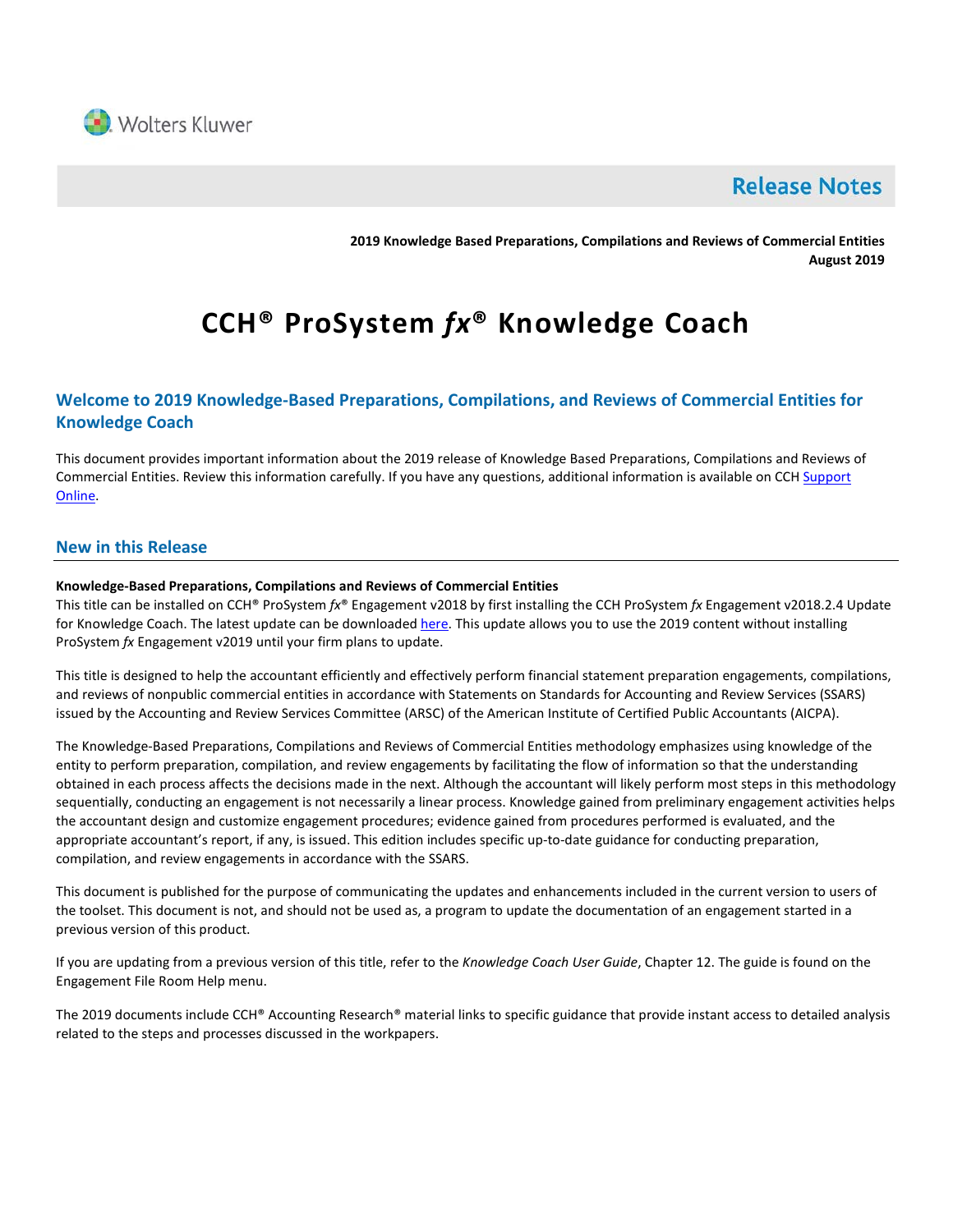#### **2019 Edition of Knowledge-Based Preparations, Compilations and Reviews of Commercial Entities**

This edition features numerous enhancements, including:

• Removing the industry specific section for Not-for-Profit Entities from KBCR-901 for this title.

**Note**: We offer a Not-for-Profit Entity Preparation, Compilation, and Review title. If you are performing an engagement on a Notfor-Profit Entity, please switch from the Commercial PCR title to the Not-for-Profit PCR title.

- A new Microsoft® Word version of AID-301 to document Materiality. There will be no flow of Materiality, but using the Microsoft® Word version will allow the user to keep their data on roll forward.
- Updating KBC-201 and KBR-201 to include a new tailoring question asking if you will document consideration in a memorandum format or consider each factor in detail. Also, we have added a new section on "Independence and Ability to Provide Services."
- New and modified procedure steps and practice points for current accounting guidance noted above.
- Adding new AIDs, CORs, and RPTs as follows:
	- AID-828A Financial Statements: Not-for-Profit
	- AID-829A Financial Statements: Presentation of Functional Expenses
	- CMP-102 Compilation Program: Prospective Financial Statements
	- CMP-103 Compilation Program: Pro Forma
	- COR-201F Engagement Letter: Compilation of Financial Statements Prepared in Accordance with a Prescribed Format
	- COR-201G Engagement Letter: Compilation Engagement with Respect to One or More Specified Elements, Accounts, or Items of a Financial Statement
	- COR-208A Engagement Letter: Compilation Pro Forma Financial Information Prepared by Client in Accordance with U.S. GAAP
	- RPT-0914A Compilation Report: Prospective Financial Statements— Financial Forecast Supplemented By A Financial Projection
	- RPT-0959A Compilation Report: Compiled Financial Statements Presented with Prior-Period Financial Statements Compiled by a Predecessor Accountant
	- RPT-0966E Compilation Report: Comparative Financial Statements Prepared In Accordance With Accounting Principles Generally Accepted In The United States Independence Impaired With Reasons Not Disclosed
	- RPT-0994A Compilation Report: Personal Financial Statements
	- RPT-0994B Compilation Report: Personal Financial Statements Departure From U.S. GAAP
	- RPT-1061A Review Report: Special-Purpose Financial Presentation on Comparative Financial Statements Prepared in Accordance With the AICPA's Financial Reporting Framework for Small- and Medium-Sized Entities
	- RPT-1080 Review Report: Comparative Financial Statements Prepared In Accordance With Accounting Principles Generally Accepted In The United States Of America And The Review Is Performed In Accordance With Statements On Standards For Accounting And Review Services And International Standard On Review Engagements 2400 (Revised) Issued By The International Auditing And Assurance Standards Board

[Click here](http://support.cch.com/updates/KnowledgeCoach/pdf/guides_tab/2019%20Commercial%20Entities%20PCR%20Title%20Overview%20for%20Knowledge%20Coach%20Users.pdf) for the 2019 Preparations, Compilations and Reviews of Commerical Entities Title Overview for Knowledge Coach Users.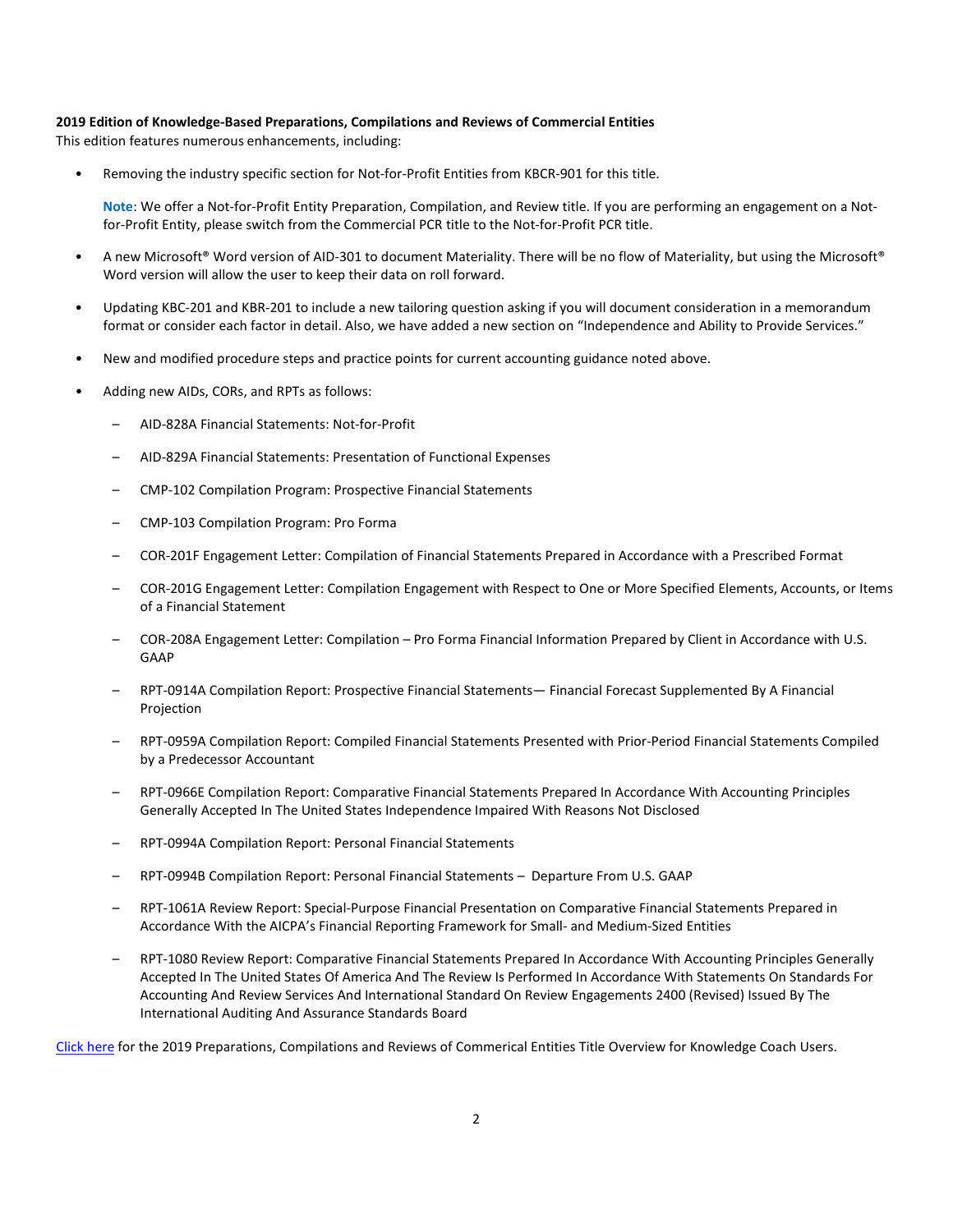In addition, forms and practice aids throughout have been updated to include new examples and tips, and, where applicable, to take into account new literature, standards, and developments, reflected in the following current accounting guidance:

- Statement on Standards for Accounting and Review Services No. 24 (SSARS-24), Omnibus Statement on Standards for Accounting and Review Services - 2018)
- AICPA Guide Preparation, Compilation and Review Engagements
- The revised AICPA Code of Professional Conduct (Code), including ET Section 1.295, Nonattest Services
- AICPA Statement on Quality Control Standards No. 8 (QC Section 10), A Firm's System of Quality Control (Redrafted)
- AICPA Audit Risk Alert Developments in Preparation, Compilation, and Review Engagements 2017/18
- FASB Accounting Standards Codification™ as of June 30, 2019, through Accounting Standards Update No. 2019-06

#### **Important:**

- Save changes to workpapers before closing the workpaper or the binder to ensure data is correctly updated.
- If Microsoft® Word crashes when using Knowledge Coach, before closing the binder, use the **Save Knowledge Coach Answers** option in the binder view under the Tools menu. This saves all data within tables.
- You can view other Knowledge Coach Best Practices on ou[r Web site.](https://support.cch.com/kb/solution/000034942/sw34947)

#### **System Requirements**

This title requires the 2019 Financial Statement Base Title. The 2019 Financial Statement Base title must be installed with one of the following versions of CCH® ProSystem *fx* ® Engagement and Knowledge Coach.

- Engagement and Knowledge Coach v2018 with CCH ProSystem *fx* Engagement v2018.2.4 Update or later available [here.](https://support.cch.com/updates/Engagement/release2018/release2018.aspx) To identify what version you are running, please go to the Help > About window within the application.
- Engagement and Knowledge Coach v2018 or newer.

If you are upgrading from Engagement v7.1 or older, please contact [Technical Support.](https://support.cch.com/contact)

A minimum of 4GB of RAM is required for optimal performance when opening and navigating Knowledge Coach workpapers.

#### **License Requirements**

This title requires the Knowledge-Based Preparations, Compilations, and Reviews of Commercial Entities license. Users who do not have a license for this title will not be able to use Knowledge Coach functionality in workpapers.

For information on updating your licensing, see [How do I add or update CCH ProSystem fx Engagement Licenses?](https://support.cch.com/kb/solution.aspx/sw3937) on our Support Web site.

For information on assigning licenses, see [How do I assign Engagement Licenses?](https://support.cch.com/kb/solution.aspx/sw3943) on our Web site.

## **Download Instructions**

If you plan to use this title on Engagement and Knowledge Coach v2018, apply the CCH ProSystem fx Engagement v2018.2.4 Update to all computers, including Admin and terminal servers, before installing the title. Review the Update'[s release notes](https://d2iceilwdglxpz.cloudfront.net/release_notes/CCH%20ProSystem%20fx%20Engagement%202018.2.4%20Release%20Notes.pdf) for more information on deployment.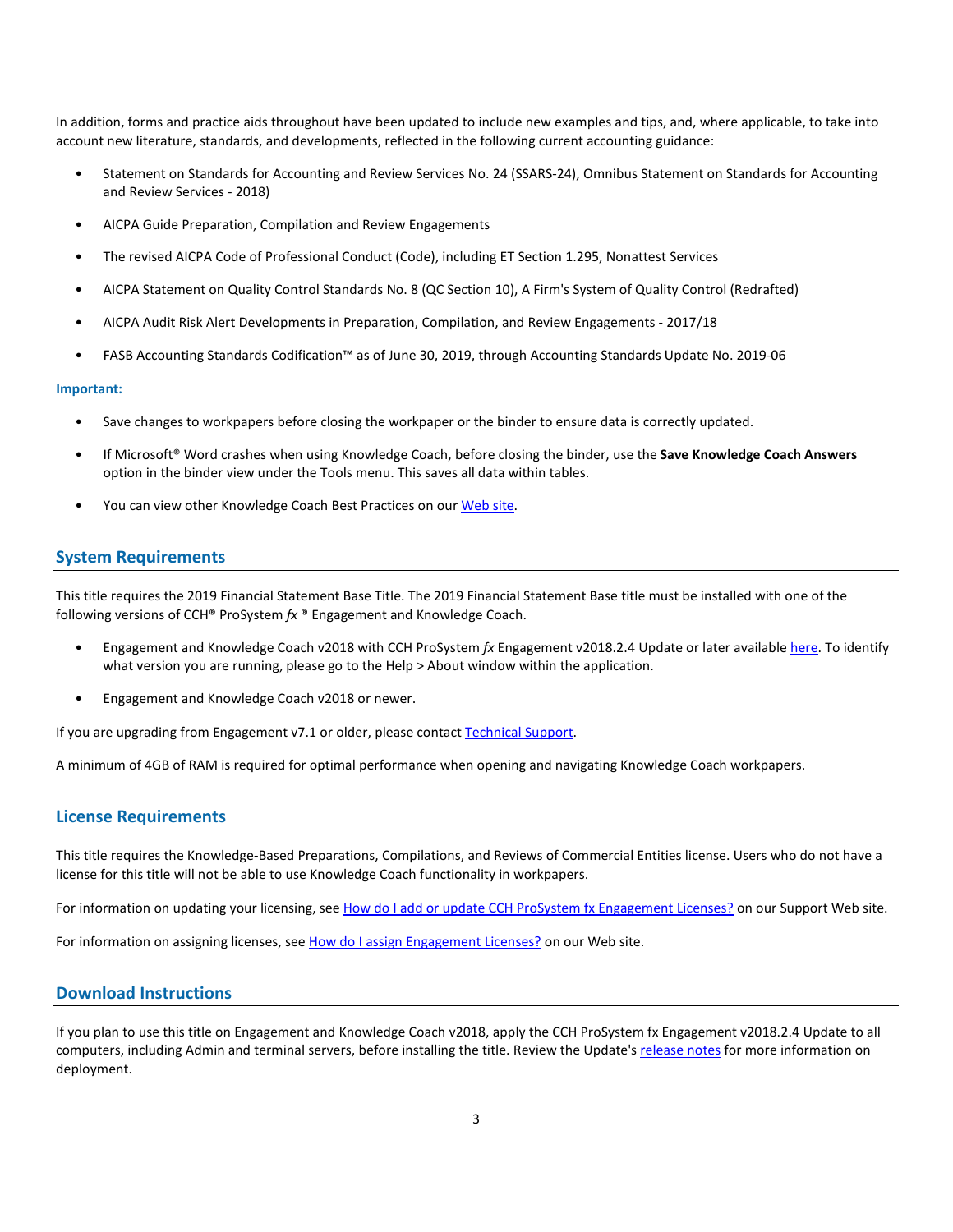To download this title:

- 1. Navigate to the [Knowledge Coach Updates](http://support.cch.com/updates/KnowledgeCoach) section of the Engagement Support Web site.
- 2. Select the Knowledge Coach Series. The series are arranged by title type, then industry.
- 3. Click on the **Download File** link next to the title you want to download.

**Note**: On some occasions the content package file (.KCP) will download with the extension changed to .ZIP. If this occurs, change the extension of the downloaded file to KCP using all capital letters.

You must install the 2019 Financial Statement Base title before installing the 2019 Knowledge Based Preparations, Compilations, and Reviews of Commercial Entities.

The Financial Statement Base title is also available on th[e Knowledge Coach Update Web site.](http://support.cch.com/updates/KnowledgeCoach)

The Knowledge Coach Content Package (KCP) download is a proprietary file that must be installed from within Engagement. Save this KCP file to a location on your local drive, and follow the Installation Instructions below.

#### **Installation Instructions**

See [How do I add a new CCH® ProSystem fx® Knowledge Coach title to CCH® ProSystem fx® Engagement?](https://support.cch.com/kb/solution/000033707/sw30271) for instructions on installing a new CCH ProSystem fx Knowledge Coach title.

## **Online Permission Key**

Permission key files can be downloaded from ou[r Web site](https://prosystemfxsupport.tax.cchgroup.com/permkey/download.aspx) or when adding or updating the new licenses in Engagement v2018 and newer. After updating the license file in the Engagement Admin module, licenses must be assigned to the staff who will use 2019 Knowledge-Based Audits of Commercial Entities.

If you have not already established a Single Sign-on (SSO) account with Customer Service, we urge you to do so at this time.

## **Using Your Knowledge Coach Contnet with CCH® Accounting Research Manager®**

CCH's Accounting Research Manager (ARM) is the most comprehensive, up-to-date, and objective online database of financial reporting literature. It includes all authoritative and proposed accounting and SEC literature, plus independent, expert-written interpretive guidance.

Available on ARM, the Knowledge-Based Preparations, Compilations and Reviews of Commercial Entities Guide helps you comply with the most recent professional standards and guidance for the conduct of preparations, compilations, and reviews, and to integrate the use of practice aids, tools, and other resources with its guidance. This publication supplements and complements the knowledge-based documents that are available in Knowledge Coach.

If you subscribe to an ARM library that includes Preparations, Compilations, and Reviews of Commercial Entities content, you can link directly to source material from Resources within Knowledge Coach documents. These links have been updated to refer to the accounting standards under the FASB Accounting Standards Codifications. Also, if you subscribe to the Knowledge-Based Preparations, Compilations, and Reviews of Commercial Entities Guide on ARM, you can take advantage of references to the guide material from within the Knowledge Coach documents.

With Accounting Research Manager, you maximize the efficiency of your research time, while enhancing your results. Learn more about our content, our experts, and how you can request your free trial by visiting the [Accounting Research Manager Web site.](http://www.accountingresearchmanager.com/) You can also access the Accounting Research Manager Web site by selecting **Engagement > Binder Window > Shortcuts Bar > Guidance tab**.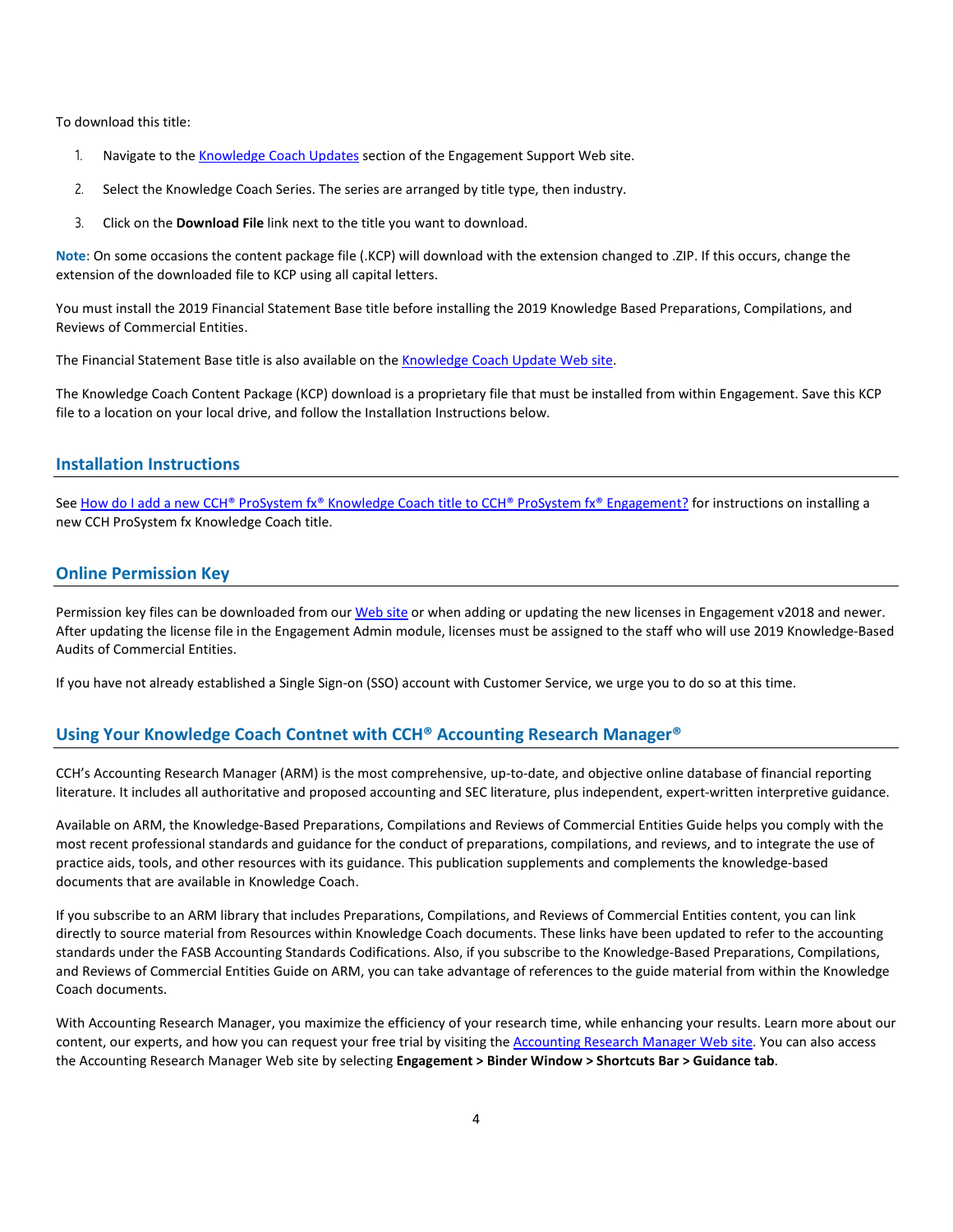## **Using Your Knowledge Coach Content**

To use your Knowledge Coach Workpaper Templates, do the following:

- 1. Open a binder in Engagement.
- 2. Select the workpaper tab into which you would like to insert the workpaper.
- 3. Select **New Knowledge Coach Workpaper** from the toolbar or File menu.
- 4. Select the new Knowledge Coach title with the content you would like to use. You can only select titles you have installed. The information displayed changes to reflect the workpaper organization available for the selected title.
- 5. Select the Knowledge Coach workpapers to insert into your binder and click **OK**.
- 6. In the Selected Workpaper Properties window, add a workpaper index in the Index field and make any Name modifications that are needed. You can also modify the tab location or the roll forward settings for each workpaper.
- 7. Click **OK**. The integrated Knowledge Coach workpaper is now inserted into your engagement binder.

**Note**: For more information on how to use Knowledge Coach workpapers in your binder, see the *Knowledge Coach User Guide*.

## **Additional Information on Knowledge Coach and the KBA Methodology**

**Knowledge-Based (KBA) Methodology** allows the results of one set of procedures to become the input for the next. The key components of the KBA methodology include:

- An overview that guides accountants through the methodology
- Knowledge-based preparation, compilation and review of commercial entities documents, integral to the risk assessment and overall accounting processes, which contain steps and procedures required by SSARS
- Customizable programs that take accountants through related steps and procedures
- Practice aids to help accountants complete steps or processes outlined in the knowledge-based preparation, compilation and review of commercial entities documents and programs
- Accountant's reports that provide a variety of sample accountant's opinions on financial statements
- Correspondence documents that provide sample letters to be used to comply with SSARS requirements and in many other common situations
- The AICPA's Accounting and Review Services Committee (ARSC) SSARS The practice aids and tools in the 2019 Knowledge-Based Preparations, Compilations and Reviews of Commercial Entities are designed around the AICPA's SSARS standards to assist accountants by:
	- Facilitating compliance with SSARS
	- Encouraging more effective engagements through tailored engagement programs and comprehensive practice aids
	- Enhancing engagement documentation

#### **CCH® ProSystem** *fx***® Knowledge Coach**

Knowledge Coach functionality allows accountants to use the Knowledge-Based methodology more efficiently by eliminating the need for duplicate entry of the same information, tailoring documentation to each particular engagement, and documenting the link between risks identified and procedures performed. PRP-100 Engagement-Level Tailoring Questions, CMP-100 Engagement-Level Tailoring Questions, or